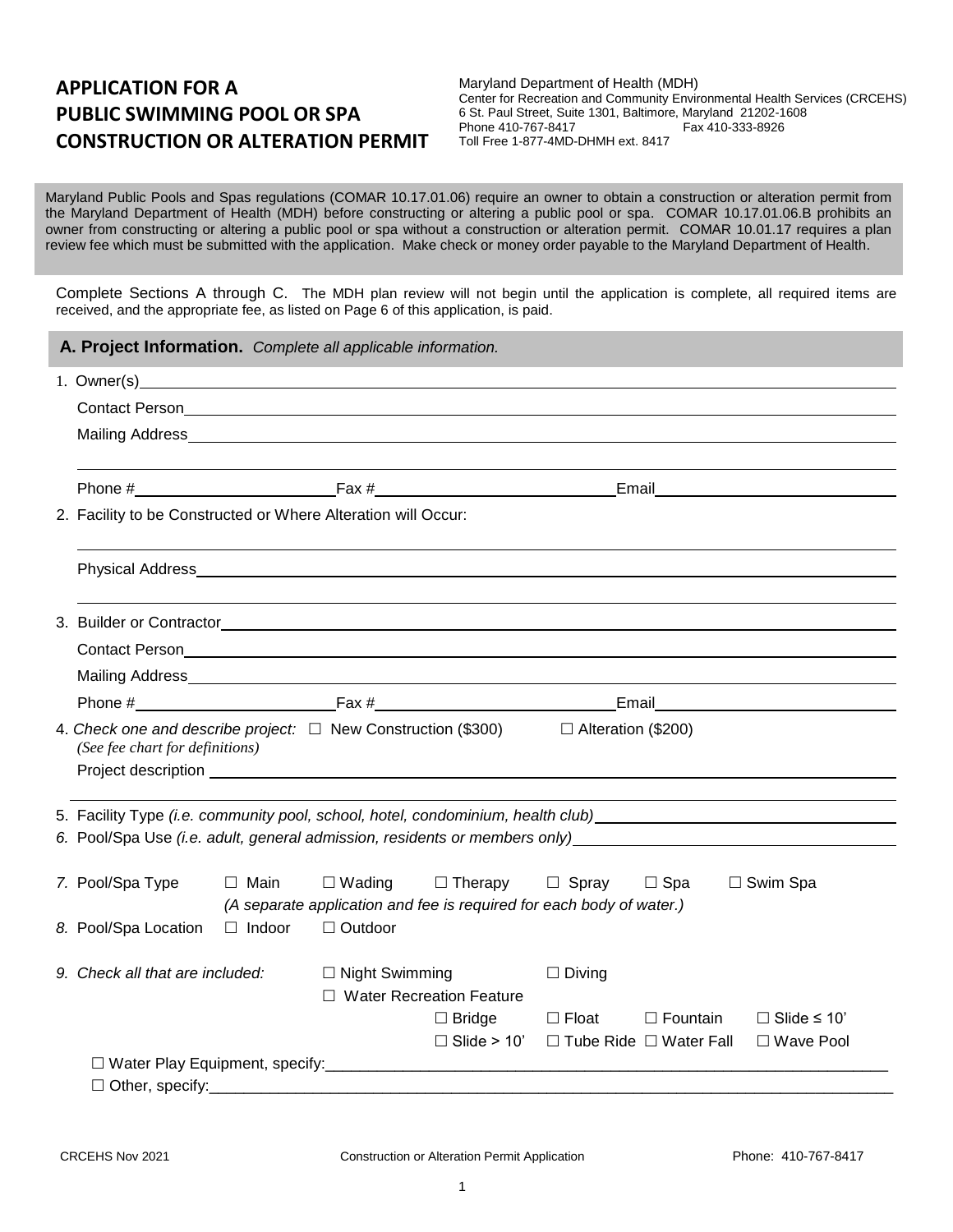| <b>B. Pool or Spa Plans, COMAR 10.17.01.06.</b> Indicate content of plan submittal; number plan pages. |                                                                                                                                                                                                                                                                                                                                                                                                                                                                                 |                   |                                   |
|--------------------------------------------------------------------------------------------------------|---------------------------------------------------------------------------------------------------------------------------------------------------------------------------------------------------------------------------------------------------------------------------------------------------------------------------------------------------------------------------------------------------------------------------------------------------------------------------------|-------------------|-----------------------------------|
|                                                                                                        | INCLUDED ON PAGE                                                                                                                                                                                                                                                                                                                                                                                                                                                                | CHECK IF PROVIDED | CHECK IF<br>NA                    |
| 1. Construction permit application signed by owner (Application Page 4)                                |                                                                                                                                                                                                                                                                                                                                                                                                                                                                                 |                   |                                   |
| 2. Site Plan includes:                                                                                 |                                                                                                                                                                                                                                                                                                                                                                                                                                                                                 |                   |                                   |
|                                                                                                        |                                                                                                                                                                                                                                                                                                                                                                                                                                                                                 |                   |                                   |
|                                                                                                        |                                                                                                                                                                                                                                                                                                                                                                                                                                                                                 |                   |                                   |
|                                                                                                        |                                                                                                                                                                                                                                                                                                                                                                                                                                                                                 |                   |                                   |
| 3. Building Plan includes:                                                                             |                                                                                                                                                                                                                                                                                                                                                                                                                                                                                 |                   |                                   |
|                                                                                                        |                                                                                                                                                                                                                                                                                                                                                                                                                                                                                 |                   |                                   |
|                                                                                                        |                                                                                                                                                                                                                                                                                                                                                                                                                                                                                 |                   | the contract of the contract of   |
|                                                                                                        | $\frac{1}{2}$ and $\frac{1}{2}$ and $\frac{1}{2}$ and $\frac{1}{2}$                                                                                                                                                                                                                                                                                                                                                                                                             |                   |                                   |
|                                                                                                        |                                                                                                                                                                                                                                                                                                                                                                                                                                                                                 |                   | <u> 1999 - John Barnett</u>       |
| 4. Pool and spa layout includes:                                                                       |                                                                                                                                                                                                                                                                                                                                                                                                                                                                                 |                   |                                   |
| a. Sectional views of the pool and spa (horizontal, vertical, birds eye)                               |                                                                                                                                                                                                                                                                                                                                                                                                                                                                                 |                   |                                   |
|                                                                                                        |                                                                                                                                                                                                                                                                                                                                                                                                                                                                                 |                   |                                   |
|                                                                                                        | $\frac{1}{2}$ and $\frac{1}{2}$ and $\frac{1}{2}$ and $\frac{1}{2}$                                                                                                                                                                                                                                                                                                                                                                                                             |                   |                                   |
|                                                                                                        |                                                                                                                                                                                                                                                                                                                                                                                                                                                                                 |                   |                                   |
|                                                                                                        |                                                                                                                                                                                                                                                                                                                                                                                                                                                                                 |                   |                                   |
|                                                                                                        |                                                                                                                                                                                                                                                                                                                                                                                                                                                                                 |                   | the contract of the contract of   |
|                                                                                                        |                                                                                                                                                                                                                                                                                                                                                                                                                                                                                 |                   |                                   |
|                                                                                                        |                                                                                                                                                                                                                                                                                                                                                                                                                                                                                 |                   | <b>Contract Contract Contract</b> |
|                                                                                                        |                                                                                                                                                                                                                                                                                                                                                                                                                                                                                 |                   | <u> 1989 - Andrea Sta</u>         |
| Location of automatic shut off switch for spa if applicable<br>i.                                      |                                                                                                                                                                                                                                                                                                                                                                                                                                                                                 |                   |                                   |
| Pool and spa piping layout includes:<br>5.                                                             |                                                                                                                                                                                                                                                                                                                                                                                                                                                                                 |                   |                                   |
|                                                                                                        |                                                                                                                                                                                                                                                                                                                                                                                                                                                                                 |                   |                                   |
|                                                                                                        | $\overline{\phantom{a}}$ $\overline{\phantom{a}}$ $\overline{\phantom{a}}$ $\overline{\phantom{a}}$ $\overline{\phantom{a}}$ $\overline{\phantom{a}}$ $\overline{\phantom{a}}$ $\overline{\phantom{a}}$ $\overline{\phantom{a}}$ $\overline{\phantom{a}}$ $\overline{\phantom{a}}$ $\overline{\phantom{a}}$ $\overline{\phantom{a}}$ $\overline{\phantom{a}}$ $\overline{\phantom{a}}$ $\overline{\phantom{a}}$ $\overline{\phantom{a}}$ $\overline{\phantom{a}}$ $\overline{\$ |                   |                                   |
|                                                                                                        |                                                                                                                                                                                                                                                                                                                                                                                                                                                                                 |                   |                                   |
| Deck plan includes:<br>6.                                                                              |                                                                                                                                                                                                                                                                                                                                                                                                                                                                                 |                   |                                   |
|                                                                                                        |                                                                                                                                                                                                                                                                                                                                                                                                                                                                                 |                   |                                   |
|                                                                                                        |                                                                                                                                                                                                                                                                                                                                                                                                                                                                                 |                   |                                   |
| Material used to seal expansion joint between deck and coping<br>C.                                    |                                                                                                                                                                                                                                                                                                                                                                                                                                                                                 |                   | the contract of the contract of   |
| d. Deck equipment (light poles, structural supports, decorative fountains, waterfalls)                 |                                                                                                                                                                                                                                                                                                                                                                                                                                                                                 |                   |                                   |
| Barrier plan includes:<br>7.                                                                           |                                                                                                                                                                                                                                                                                                                                                                                                                                                                                 |                   |                                   |
|                                                                                                        |                                                                                                                                                                                                                                                                                                                                                                                                                                                                                 |                   | <u>and the state of the state</u> |
| b. Vertical clearance between grade and the bottom of barrier                                          | $\frac{1}{2}$ and $\frac{1}{2}$ and $\frac{1}{2}$ and $\frac{1}{2}$                                                                                                                                                                                                                                                                                                                                                                                                             |                   | <u> 1980 - Andrea Sta</u>         |
|                                                                                                        | $\overline{\phantom{a}}$ . The set of $\overline{\phantom{a}}$                                                                                                                                                                                                                                                                                                                                                                                                                  |                   |                                   |
|                                                                                                        |                                                                                                                                                                                                                                                                                                                                                                                                                                                                                 |                   |                                   |
|                                                                                                        |                                                                                                                                                                                                                                                                                                                                                                                                                                                                                 |                   |                                   |
|                                                                                                        |                                                                                                                                                                                                                                                                                                                                                                                                                                                                                 |                   |                                   |
|                                                                                                        |                                                                                                                                                                                                                                                                                                                                                                                                                                                                                 |                   |                                   |
|                                                                                                        |                                                                                                                                                                                                                                                                                                                                                                                                                                                                                 |                   |                                   |
| h.                                                                                                     |                                                                                                                                                                                                                                                                                                                                                                                                                                                                                 |                   |                                   |
| Τ.                                                                                                     |                                                                                                                                                                                                                                                                                                                                                                                                                                                                                 |                   |                                   |
| Τ.                                                                                                     |                                                                                                                                                                                                                                                                                                                                                                                                                                                                                 |                   |                                   |
| k. Details of doors and window that open into enclosure                                                |                                                                                                                                                                                                                                                                                                                                                                                                                                                                                 |                   |                                   |
| Filter room layout includes:<br>8.                                                                     |                                                                                                                                                                                                                                                                                                                                                                                                                                                                                 |                   |                                   |
| a. Location of circulation, filtration, and disinfection equipment                                     |                                                                                                                                                                                                                                                                                                                                                                                                                                                                                 |                   |                                   |
|                                                                                                        |                                                                                                                                                                                                                                                                                                                                                                                                                                                                                 |                   |                                   |
|                                                                                                        |                                                                                                                                                                                                                                                                                                                                                                                                                                                                                 |                   | $\sim$ $\sim$ $\sim$              |
| d.                                                                                                     | <u> London Communica</u>                                                                                                                                                                                                                                                                                                                                                                                                                                                        |                   |                                   |
| e. Location of the vacuum, influent, and effluent gauges                                               |                                                                                                                                                                                                                                                                                                                                                                                                                                                                                 |                   |                                   |
|                                                                                                        |                                                                                                                                                                                                                                                                                                                                                                                                                                                                                 |                   |                                   |
|                                                                                                        |                                                                                                                                                                                                                                                                                                                                                                                                                                                                                 |                   |                                   |
|                                                                                                        |                                                                                                                                                                                                                                                                                                                                                                                                                                                                                 |                   |                                   |
| 9. Ventilation plan includes:                                                                          |                                                                                                                                                                                                                                                                                                                                                                                                                                                                                 |                   |                                   |
| a. Ventilation of the equipment room/chemical storage room                                             |                                                                                                                                                                                                                                                                                                                                                                                                                                                                                 |                   |                                   |
| b. Ventilation of an indoor pool or spa exhausting system or                                           |                                                                                                                                                                                                                                                                                                                                                                                                                                                                                 |                   |                                   |
|                                                                                                        |                                                                                                                                                                                                                                                                                                                                                                                                                                                                                 |                   |                                   |
|                                                                                                        |                                                                                                                                                                                                                                                                                                                                                                                                                                                                                 |                   |                                   |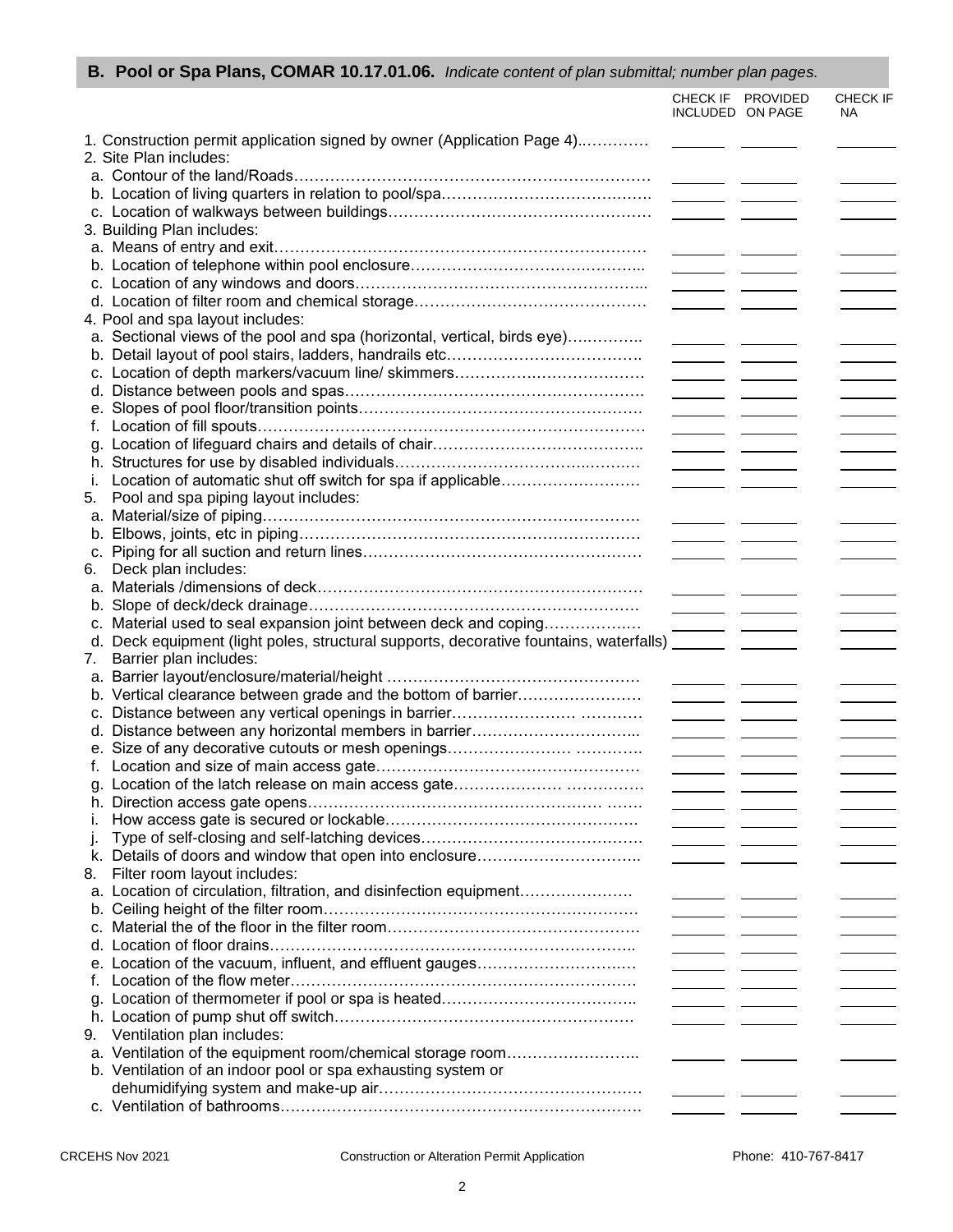|    |                                                                                                      | INCLUDED ON PAGE                                                                                                       | CHECK IF PROVIDED | CHECK IF<br><b>NA</b>             |
|----|------------------------------------------------------------------------------------------------------|------------------------------------------------------------------------------------------------------------------------|-------------------|-----------------------------------|
|    | 10. Bathhouse plan includes:                                                                         |                                                                                                                        |                   |                                   |
|    |                                                                                                      |                                                                                                                        |                   |                                   |
|    |                                                                                                      |                                                                                                                        |                   |                                   |
|    |                                                                                                      | <u> 1989 - Johann Barbara, martxa a shekara 19</u>                                                                     |                   |                                   |
|    |                                                                                                      |                                                                                                                        |                   |                                   |
|    | e. Location and type of soap dispensers and shatter-resistant mirrors                                |                                                                                                                        |                   |                                   |
| t. |                                                                                                      |                                                                                                                        |                   | <b>Contract Contract Contract</b> |
|    | g. Location of sanitary napkin/tampon dispenser in women's restroom                                  |                                                                                                                        |                   | $\overline{\phantom{a}}$          |
|    |                                                                                                      |                                                                                                                        |                   |                                   |
|    | 11. Lighting plan includes:                                                                          |                                                                                                                        |                   |                                   |
|    | a. Number of foot-candles of artificial illumination in the equipment room                           |                                                                                                                        |                   |                                   |
|    | b. Number of foot-candles of artificial illumination in chemical storage area                        | $\overline{\phantom{a}}$ and $\overline{\phantom{a}}$                                                                  |                   |                                   |
|    |                                                                                                      |                                                                                                                        |                   |                                   |
|    |                                                                                                      | $\overline{\phantom{a}}$ $\overline{\phantom{a}}$                                                                      |                   | <u>and the state of the state</u> |
|    | e. Number of foot-candles of artificial illumination of walkways                                     |                                                                                                                        |                   |                                   |
| t. |                                                                                                      |                                                                                                                        |                   |                                   |
|    | g. Number of foot-candles/wattage of artificial illumination in bathhouses                           |                                                                                                                        |                   |                                   |
|    | 12. Potable water supply plumbing diagram includes:                                                  |                                                                                                                        |                   |                                   |
|    | a. Supply lines to drinking fountain within pool enclosure and deck hose bibbs                       |                                                                                                                        |                   |                                   |
|    | b. Supply lines to hose bib in filter room/men's and women's restroom                                | <u> a shekara ta 1999 a shekara ta 1999 a shekara ta 1999 a shekara ta 1999 a shekara ta 1999 a shekara ta 1999 a </u> |                   |                                   |
|    |                                                                                                      |                                                                                                                        |                   |                                   |
|    |                                                                                                      |                                                                                                                        |                   |                                   |
|    | 13. Waste disposal plumbing diagram includes:                                                        |                                                                                                                        |                   |                                   |
|    |                                                                                                      |                                                                                                                        |                   |                                   |
|    |                                                                                                      |                                                                                                                        |                   |                                   |
|    |                                                                                                      |                                                                                                                        |                   |                                   |
|    | 14. Finish schedules include:                                                                        |                                                                                                                        |                   |                                   |
|    | a. Finish schedule for doors to bathhouse, equipment room, chemical storage                          |                                                                                                                        |                   |                                   |
|    |                                                                                                      |                                                                                                                        |                   |                                   |
|    | b. Finish schedule for floors for bathhouse and chemical storage area                                |                                                                                                                        |                   |                                   |
|    | c. Finish schedule for walls for pool enclosure, bathhouse, equipment room,                          |                                                                                                                        |                   |                                   |
|    | chemical storage area, etc. (Include locking devices)                                                |                                                                                                                        |                   |                                   |
|    | 15. Equipment specifications include:                                                                |                                                                                                                        |                   |                                   |
|    |                                                                                                      |                                                                                                                        |                   |                                   |
|    |                                                                                                      |                                                                                                                        |                   |                                   |
|    |                                                                                                      |                                                                                                                        |                   |                                   |
|    |                                                                                                      | $\overline{\phantom{a}}$ $\overline{\phantom{a}}$                                                                      |                   |                                   |
|    |                                                                                                      |                                                                                                                        |                   |                                   |
| t. |                                                                                                      |                                                                                                                        |                   |                                   |
|    |                                                                                                      |                                                                                                                        |                   |                                   |
|    |                                                                                                      |                                                                                                                        |                   |                                   |
| İ. | Make and model of suction, main drain, and equalizer covers                                          |                                                                                                                        |                   |                                   |
| j. | Make and model of swimming pool and water slides                                                     |                                                                                                                        |                   |                                   |
|    |                                                                                                      |                                                                                                                        |                   |                                   |
| L. | Make and model of safety equipment including first aid kits, backboards,                             |                                                                                                                        |                   |                                   |
|    | CPR facemask, blood borne, pathogen kit, and rescue tubes                                            |                                                                                                                        |                   |                                   |
|    |                                                                                                      |                                                                                                                        |                   |                                   |
|    | n. Safety plan including supervision, attendants, lifeguards and safety personnel                    |                                                                                                                        |                   |                                   |
|    |                                                                                                      |                                                                                                                        |                   |                                   |
|    | 16. Head loss calculations include:                                                                  |                                                                                                                        |                   |                                   |
|    | a. Equipment head loss for filters, valves, heaters, and circulation equipment based                 |                                                                                                                        |                   |                                   |
|    |                                                                                                      |                                                                                                                        |                   |                                   |
|    | b. Elevation of pump suction and discharge relating to pool/ spa water service level _______ _______ |                                                                                                                        |                   |                                   |
|    |                                                                                                      |                                                                                                                        |                   |                                   |
|    |                                                                                                      |                                                                                                                        |                   |                                   |
|    |                                                                                                      |                                                                                                                        |                   |                                   |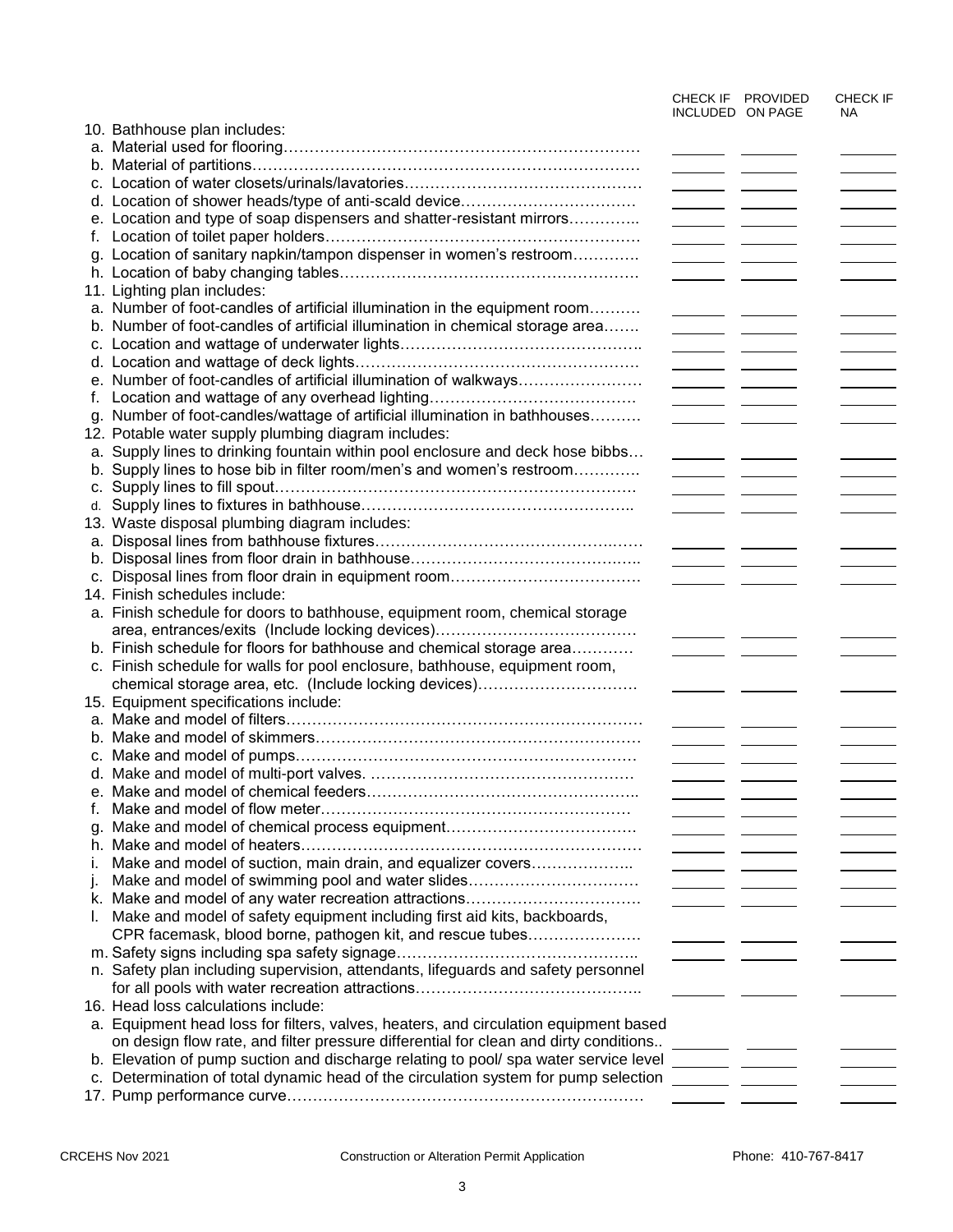| 18. Waste disposal site includes:                                              |  |  |
|--------------------------------------------------------------------------------|--|--|
|                                                                                |  |  |
|                                                                                |  |  |
|                                                                                |  |  |
| 19. Chemical storage plan includes:                                            |  |  |
|                                                                                |  |  |
| b. Storage of chemicals according to the chemical's material safety data sheet |  |  |
|                                                                                |  |  |
|                                                                                |  |  |

**C. Owner's Statement.** *Complete for construction or alteration.*

Owner's Statement for New Construction or Alteration:

I hereby acknowledge that all items listed or shown in these plans and specifications as not in contract (NIC), by others, or equivalent, are my responsibility. I realize that this entire project must be completed according to the approved plans and specifications and all conditions listed in the construction permit prior to the issuance of an operating permit by the Secretary. I agree with this statement and supplied correct information.

**X OWNER'S SIGNATURE DATE PRINT NAME**

l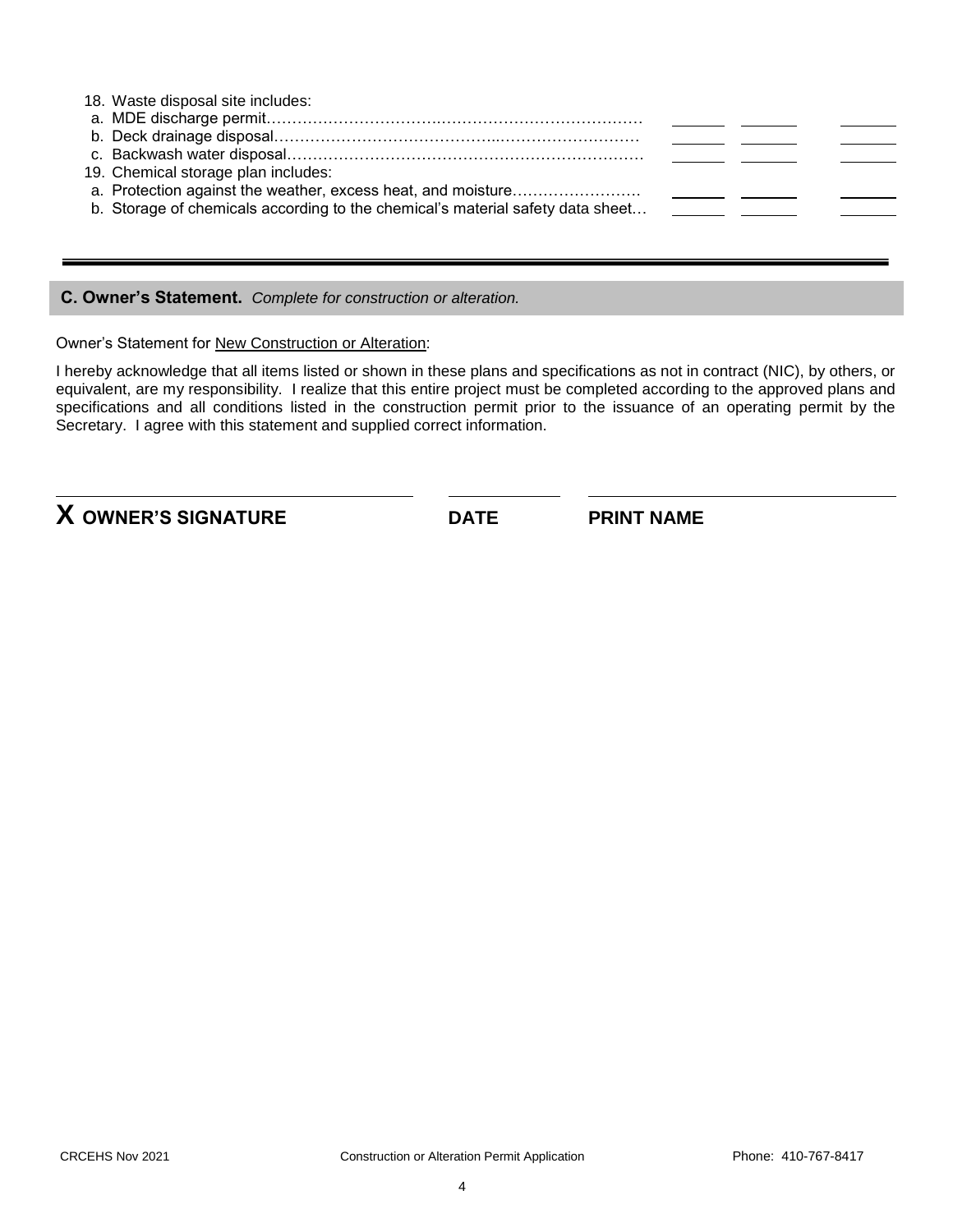## **MDH Plan Review, Permit, and Inspection Information**

*This page is for informational purposes and does not need to be returned with the application*.

#### **Construction and Alteration Permits COMAR 10.17.01.06**

- 1. MDH must approve plans and specifications before a MDH construction or alteration permit is issued and any work begins. For prompt MDH review make sure the application, plans, and specifications are completed in full and signed by the owner. Plans must:
	- a) Be prepared by licensed or certified professional engineer, architect, draftsman, or a person with extensive experience in the design of pools and spas,
	- b) Be drawn to scale, in a professional and accurate manner, with sufficient clarity and detailed dimensions to show the nature and character of the work to be performed,
	- c) Include specific information and specifications on the quality or performance of the material or equipment necessary to establish conformance with COMAR 10.17.01; and
	- d) Include all the following for new construction and for an alteration, only the information that pertains to the alteration is required:
		-
		-
		- 2. Building plan,<br>
		2. Finish schedules,<br>
		3. Pool/spa layout plan, sectional views, and equipment, 13. Equipment and material specifications, 3. Pool/spa layout plan, sectional views, and equipment,
		- 4. Pool and spa piping layout plan, 14. Head loss calculations,
		-
		- 6. Filter room layout plan/equipment and piping location, 16. Wastewater disposal site,
		-
		-
		-
		-
- 1. Site plan with contours, 11. Waste disposal plumbing diagram,
	-
	-
	-
- 5. Deck and barrier plan, 15. Pump performance curve,
	-
- 7. Ventilation plan, 17. Chemical storage plan, and
- 8. Bathhouse plan, 18. Any information, material samples, 9. Lighting plan, necessary to determine if the plans and 10. Potable water supply plumbing diagram supply specifications comply with COMAR 10.17.01
- 2. The MDH plan review will not begin until the application is complete, all required items are received and the appropriate plan review fee is paid. When plans do not meet COMAR 10.17.01, the regulations require MDH to disapprove the plans and deny the construction or alteration permit.
- 3. The owner is responsible for obtaining any necessary local zoning approval and building, electrical, plumbing, and other applicable local permits before beginning construction or alteration work.
- 4. Final MDH inspection and approval are required when the project is complete. MDH piping inspection is required for water recreational features; otherwise, written verification confirming approved piping installation is required from the owner and pool builder.

### **COMAR, ANSI, and ADA Reference**

*MDH plan review is conducted per COMAR and ANSI*

- 1. Maryland regulations: Public Swimming Pools and Spas, COMAR10.17.01 may be viewed online at: <http://www.dsd.state.md.us/comar/SubtitleSearch.aspx?search=10.17.01.%2a>
- 2. ANSI References may be obtained at [www.ANSI.org](http://www.ansi.org/) Phone (202) 293-8020 Fax (202) 293-9287
- 3. ADA, Americans with Disabilities Act information is available online at [www.ada.gov/2010ADAstandards\\_index.htm](http://www.ada.gov/2010ADAstandards_index.htm)